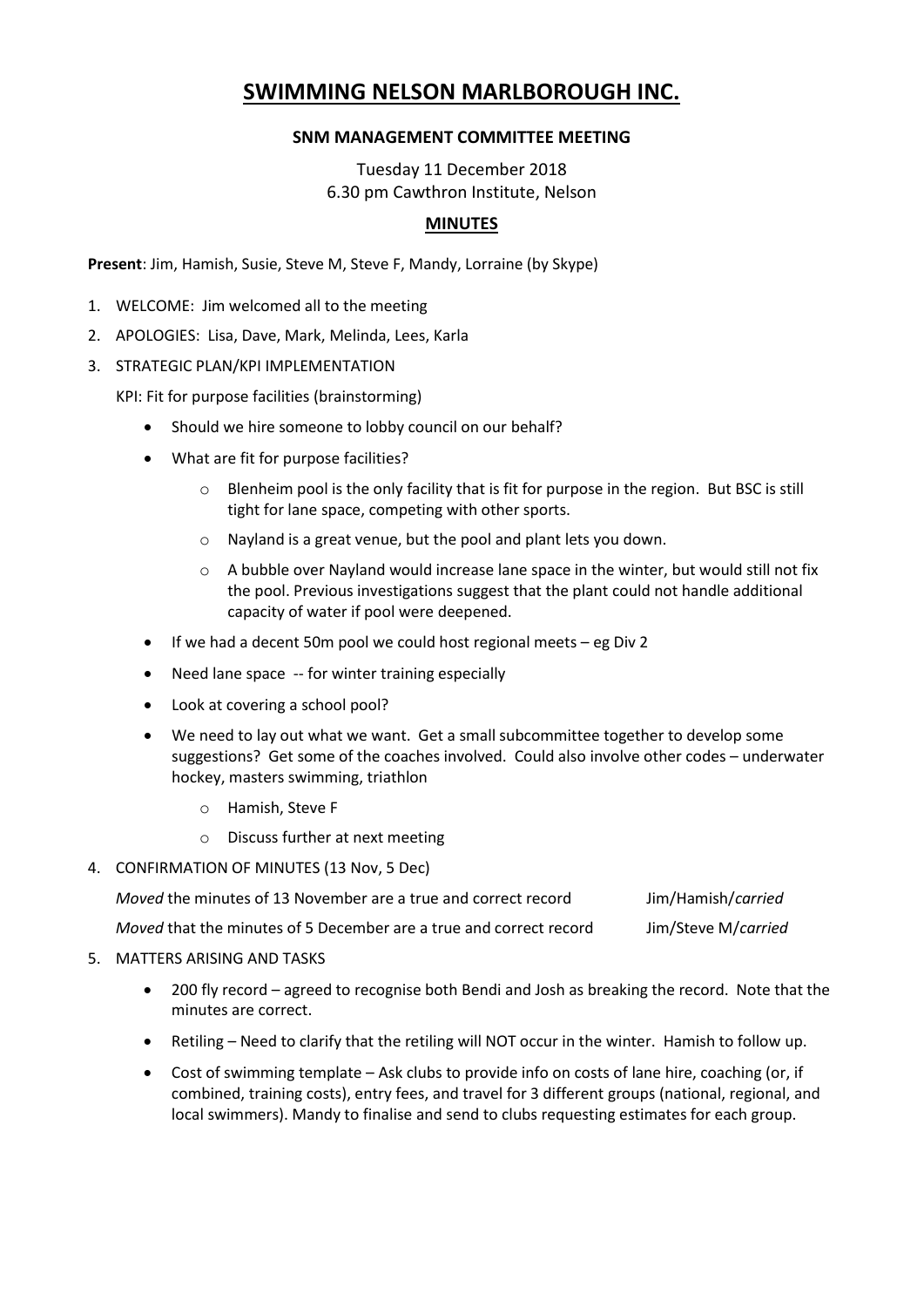Accounts – Westpac requires more paperwork for us to move our accounts there. The RWT certificate is in the old name of SNM but IRD have no record that Susie is the authorised office holder

*Moved* to authorise Susie Foster to act for SNM with regard to Inland Revenue Department Hamish/Steve M/*carried*

Use the minutes of the Board meeting of 11 September to note that Hamish is the Board chair.

- Town trophies these are ordered. Clemett family is happy to have a trophy named after Ivon. *Moved* to reimburse Mandy \$330.80 for the Town trophies Jim/Steve F/*carried*
- Awards badges done
- Reconditioning quote The timing boxes are fine. If you need new buttons either fix them here or replace them. Lorraine noted that an electrician from Aotea in Blenheim has offered to look at the touchpads. Phil and Lowri following up on this option. Agreed not to pursue the earlier quote from Wellington.
- Primary school champs

Mandy Bishop has agreed to coordinate arrangements for this meet and has sent a 'a save the date' message to the primary schools. She requested SNM to organise sponsorship for lane hire and prizes. Lindie has pencilled in a booking at RAC.

Seek sponsorship from Swim Magic or CLM? Or Sealord since they sponsor learn to swim? Golden Pine? Lisa to follow up sponsorship in the new year

In Marlborough swimmers pay \$2 to enter event. And winners get a certificate – which is what they get at other athletics events. And take a photo of each team with their school name, which was posted in the Stadium.

Agreed to make the Tasman primary school champs consistent with Marlborough – charge \$2, award certificates, take photos. Certificates could be given to the schools to hand out.

Mandy T to check whether Melinda has ordered medals for primary schools, and if not ordered, not do so.

 BSC billets for SI C&T – Lorraine has followed up and got some positive responses, people willing to host officials from Nelson/Tasman

### 6. SECRETARY REPORT

Secretary report was tabled. There were no questions.

### 7. TREASURER REPORT

Part of end of year process is apportioning the club share of meet proceeds

*Moved* to approve the following club shares of funding for 2017-18 meets

| BSC. | \$1620.63 |
|------|-----------|
| NSSC | \$337.77  |
| TSC. | \$841.60  |

#### Susie/Jim/*carried*

*Moved* to approve the following payments:

| Delfina Sport - swim caps for SIC&T                 | \$551.31   |
|-----------------------------------------------------|------------|
| Ribbons & Rossettes - ribbons                       | \$2,366.13 |
| Name plate engravers - engraving/cleaning of 2 cups | \$27.00    |

Susie/Hamish/*carried*

8. REGISTRAR REPORT/MEETS MANAGEMENT

Registrar report has been circulated.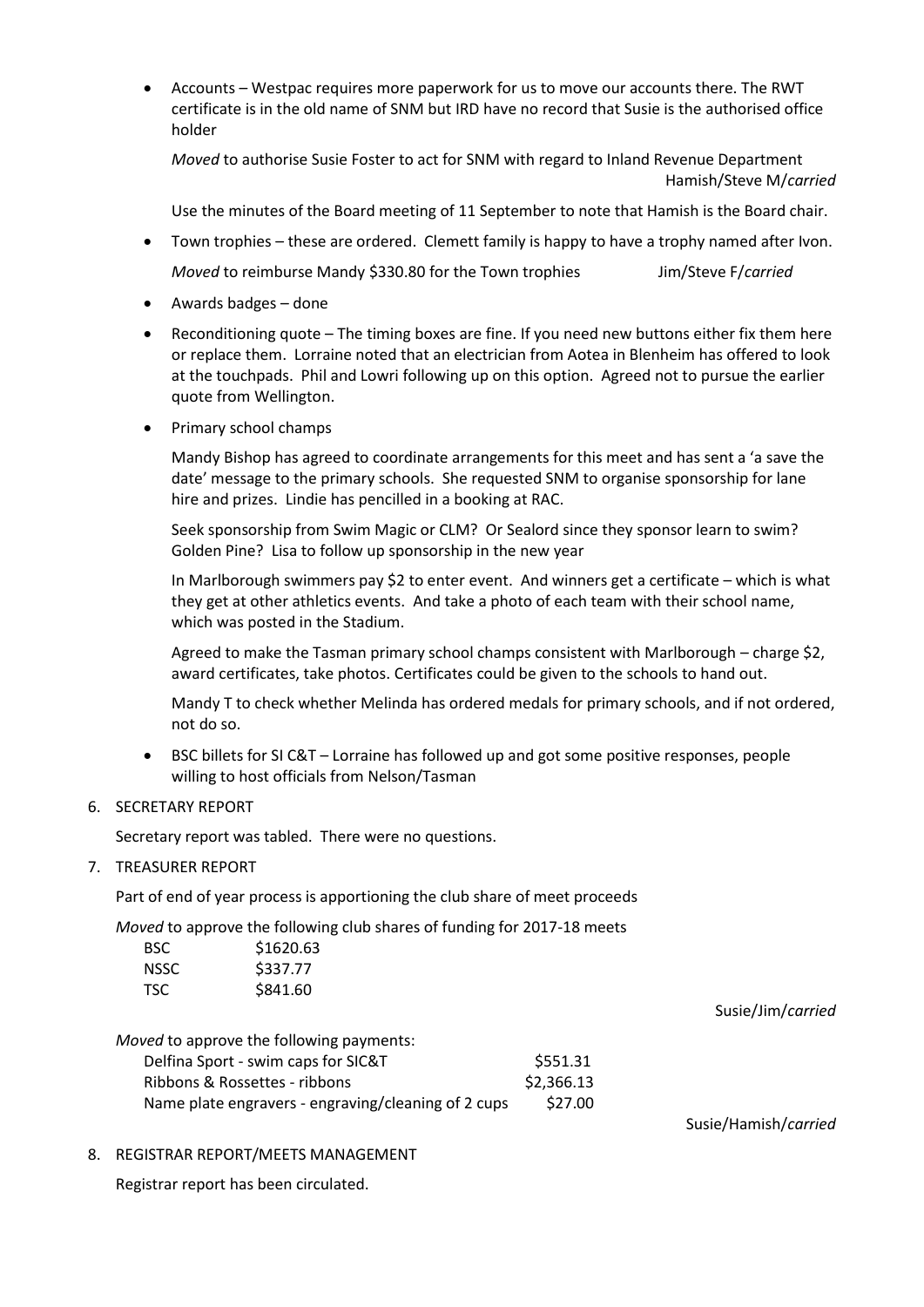*Moved* that the report be accepted and the following new NM records be approved

**NSSC Young Guns 17 November 2018** 50 Back SC 12 M 34.35 Ryan Marsh BLENM **BSC Club Champs 30 November 2018** 200 Fly SC 12 M 2:41.08 Ryan Marsh BLENM

Jim/Hamish/*carried*

9. PUBLICITY/COMMUNICATION REPORT

Nothing to report

10. FUNDING REPORT

Grants for lane hire were received from Lion Foundation and Mainland Foundation.

11. SNZ LIAISON REPORT

There have been no chairs meetings. Hamish has spoken to Steve Johns about Juniors.

Constitution review (Jim) – There has been one meeting. SNM is only region that made a submission. There was agreement to at least discuss the issues raised by SNM but progress will depend on whether there is support from other regions for wider reforms. Next meeting will be on 30 Jan.

12. TECHNICAL REPORT

Phil has distributed information about technical swimsuits. He is planning to have a semi-regular Skype meetings of the Technical Committee.

Need to order 40 shirts for officials (this will give us some buffer of supply)

15 small 15 medium 5 large 3 XL 2 XXL

*Moved* to purchase 40 shirts up to \$1400 Lorraine/Steve F/*carried*

Lindie to ask Melinda to submit order and have the shirts delivered to Lorraine. Lorraine offered to keep track.

13. COACHING REPORT

Daniel Bell is starting training the Tasman squads in early January. In the meantime Talya has been doing a sterling job managing the training.

14. CLUB UPDATES

No updates

- 15. GENERAL BUSINESS
	- Health and Safety Update

Lorraine has been in touch with SNZ and prepared draft documents and Jim has prepared a draft policy.

- o Only clubs that employ their coaches will have a mandatory H&S arrangements.
- o Because we are all volunteer organisations and don't employ any staff we have no legal responsibilities under H&S, but we have a general duty of care to look after people when we are hosting events. Venue has ultimate legal responsibility.
- o Hazard register should be developed for each pool.